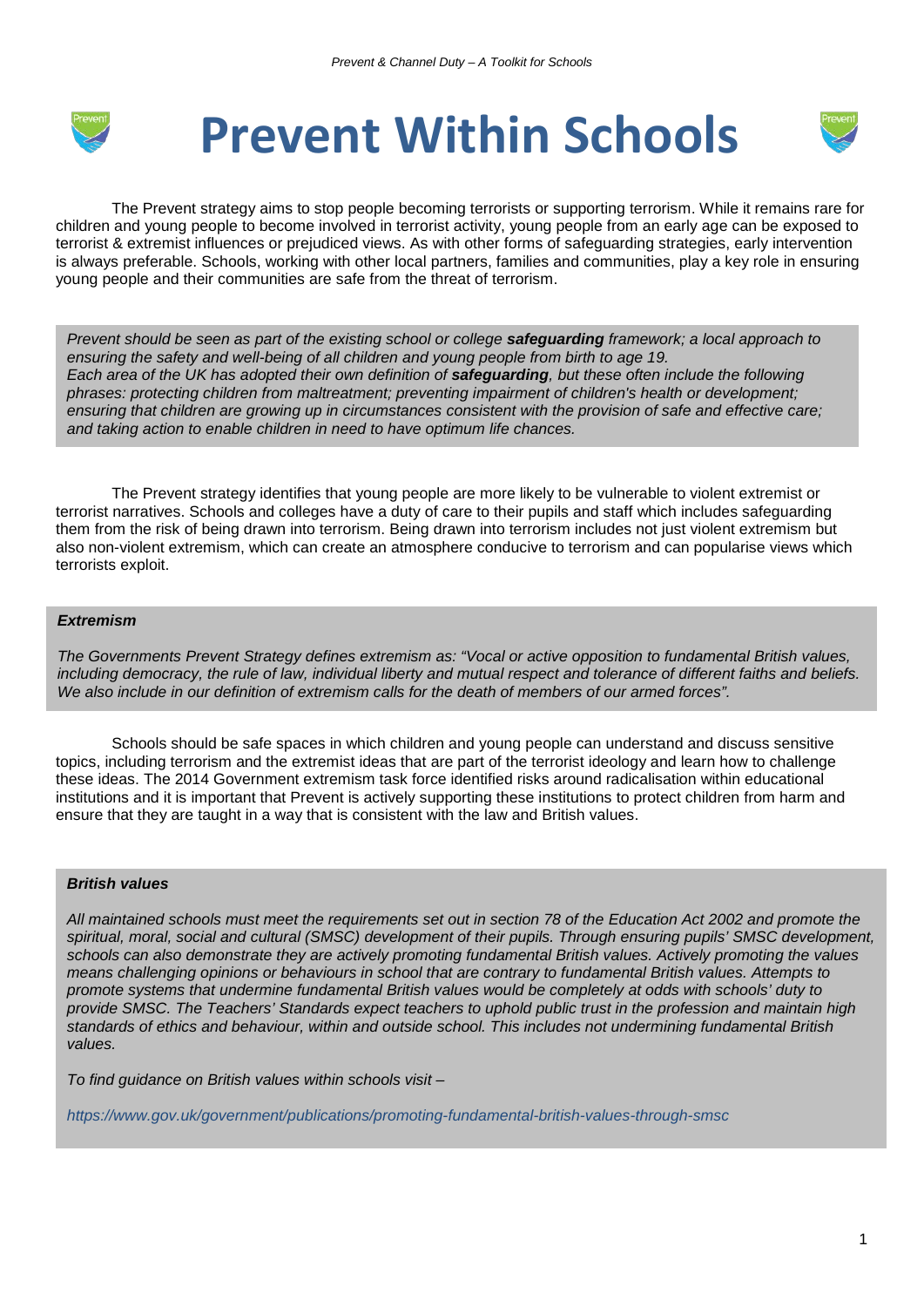### **Embedding Prevent**

Prevent practitioners have identified that embedding Prevent within schools and colleges is challenging and can often depend on an individual institutions response to delivering the strategy. This document has been produced to help support Prevent delivery in schools and aims to highlight activity and best practice as well as identifying opportunities to manage any potential risks. The tool kit can be used by schools to embed Prevent focusing on key areas such as staff training, partnership working, on line safety and safeguarding policies.

## *Ofsted*

*When assessing the effectiveness of schools, Ofsted inspectors already consider a school's approach to keeping pupils safe from the risk of radicalisation and extremism, and review the institute's procedures when it is suspected that pupils are being drawn into extremism or terrorist-related activity.* 

#### **How can your school work with the Prevent strategy?**

Educational establishments have a clear responsibility to exercise their duty of care and to protect the welfare of students. It is understood that every school is unique. This means that any engagement or activity conducted under Prevent must be considered in light of local circumstances. Prevent support can be adapted to ensure activity is both appropriate and proportionate. As the strategy identifies, Prevent can work within both violent and non violent extremism arenas and can include topics such as hate crime, racism, bullying, on line safety and extreme political views. This means that the strategy can be delivered in a variety of ways depending on the institution, its requirements and the potential risk.

### *The Counter Terrorism & Security Act 2015*

*The Act places a Prevent duty on specified authorities to have "due regard to the need to prevent people from being drawn into terrorism". The education and childcare specified authorities in Schedule 6 to the Act are as follows:*

- *The proprietors of maintained schools, non-maintained special schools, maintained nursery schools, independent schools (including academies and free schools) and alternative provision academies*
- *Pupil referral units*
- *Registered early years childcare providers*
- *Registered later years childcare providers*
- *Providers of holiday schemes for disabled children*
- *Persons exercising local authority functions under a direction of the Secretary of State when the local authority is performing inadequately*
- *Persons authorised by virtue of an order made under section 70 of the Deregulation and Contracting Out Act 1994 to exercise a function specified in Schedule 36A to the Education Act 1996*

Schools subject to the Prevent Duty will be expected to demonstrate activity in the following areas –

- Assessing the risk of children being drawn into terrorism
- Demonstrate that they are protecting children and young people from being drawn into terrorism by having robust safeguarding policies.
- Ensure that their safeguarding arrangements take into account the policies and procedures of the Local Safeguarding Children Board.
- make sure that staff have training that gives them the knowledge and confidence to identify children at risk of being drawn into terrorism, and to challenge extremist ideas which can be used to legitimise terrorism
- Expected to ensure children are safe from terrorist and extremist material when accessing the internet in school.

The self assessment tool attached at Annex A can be used as a health check for the Senior Leadership Team within an educational establishment to assess if Prevent has been adopted into their institution's mainstream processes and if their institution requires any advice and support from their local Police Prevent Team or partner agencies to reduce their vulnerability. A School Prevent Duty Action Plan template is attached at Annex C which may assist the Senior Leadership Team to deliver against the Prevent Duty.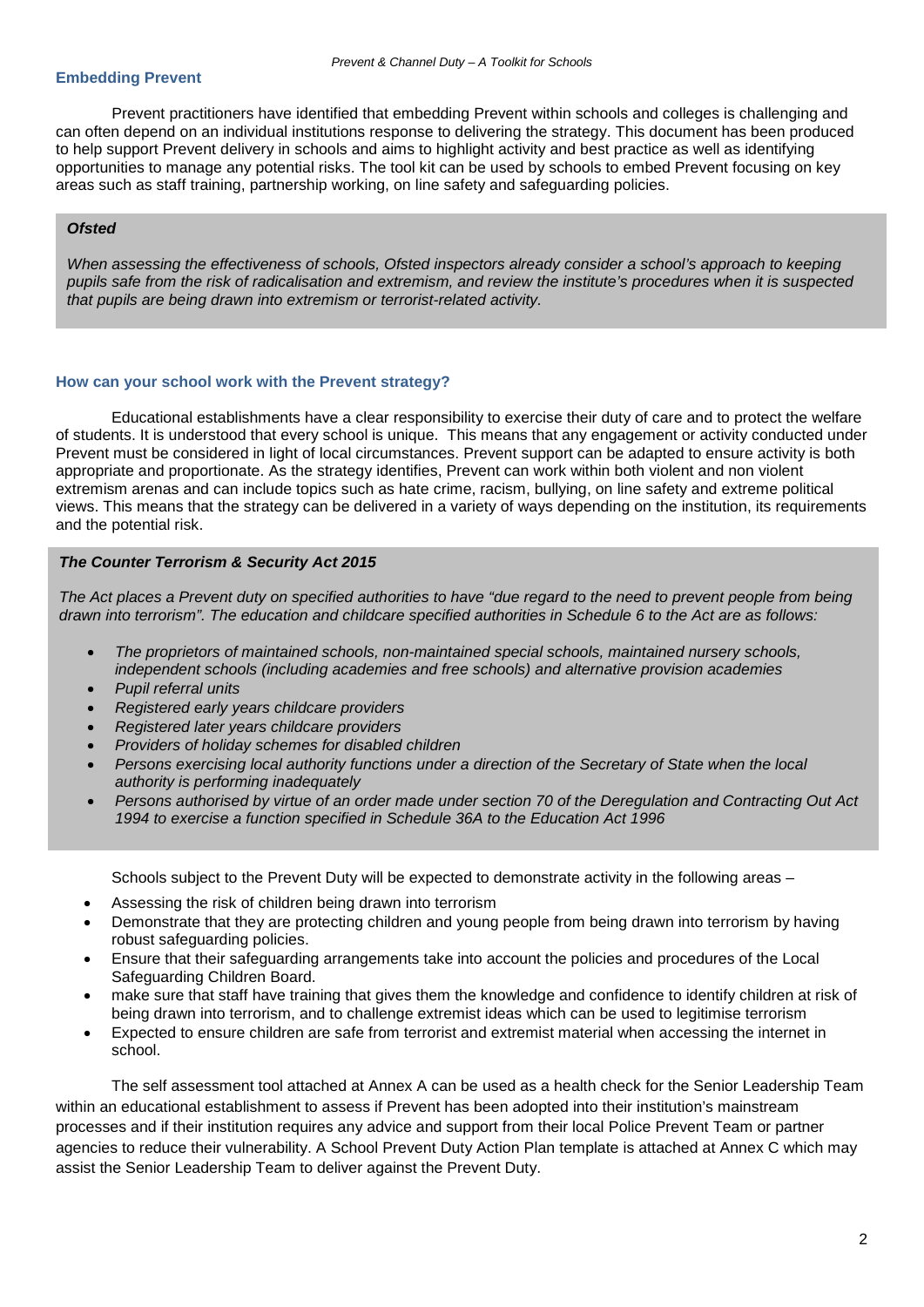The early identification of safeguarding risks and subsequent intervention activity to protect and divert people away from the risks of radicalisation is a key element of the Prevent strategy. Following an assessment of Prevent activity within a school or college key indicators may be identified which will require further intervention activity within the location. Indicators may include things such as racist graffiti or comments being made on school premises, extremist content being shared on social media, terrorist or extremist propaganda being shared with students or vulnerable students being influenced by others with extreme views.

## **Vulnerable Young People**

There is no such thing as a 'typical extremist' and those involved in extremism come from a range of backgrounds and experiences. A list of indicators is attached as Annex B to provide support for professionals to understand and identify factors that could suggest a child, young person or their family may be vulnerable or involved with extremism. The list of indicators is not exhaustive and all or none may be present in individual cases of concern. Nor does it mean that vulnerable people/ young people experiencing these factors are automatically at risk of exploitation for the purposes of extremism. The accepted view is that a complex relationship between the various aspects of an individual's identity determines their vulnerability to extremism. Over-simplified assessments based upon demographics and poverty indicators have consistently demonstrated to increase victimisation, fail to identify vulnerabilities and, in some cases, increase the ability of extremists to exploit, operate and recruit.

## **Supportive Interventions**

Prevent Interventions may take many forms. Police activity can be utilised when delivering intervention activity but more often it is partner agency activity that can be the most effective form of intervention. Individuals who are identified as being vulnerable to being drawn into any form of extremism that could lead to terrorist related activity may be referred into Prevent for appropriate support.

## *Channel*

*Channel is a key element of the Prevent strategy. It is a multi-agency approach to protect people at risk from radicalisation. Channel uses existing collaboration between local authorities, statutory partners (such as the education and health sectors, social services, children's and youth services and offender management services), the police and the local community to:*

- *Identify individuals at risk of being drawn into terrorism*
- *Assess the nature and extent of that risk*
- *Develop the most appropriate support plan for the individuals concerned.*

*Channel is about safeguarding children and adults from being drawn into committing terrorist-related activity. It is about early intervention to protect and divert people away from the risk they face before illegality occurs.*

*Channel is one tactical option employed by Prevent and has recently been placed on a statutory footing. To understand more about the Channel Programme further information can be found here –*

[www.gov.uk/government/publications/channel-guidance](https://www.gov.uk/government/publications/channel-guidance)

[Channel vulnerability assessment -](https://www.gov.uk/government/publications/channel-vulnerability-assessment) Publications - GOV.UK

*There is an online training package that covers Prevent and Channel (approx completion time is 20 minutes) –*

[http://course.ncalt.com/Channel\\_General\\_Awareness](http://course.ncalt.com/Channel_General_Awareness)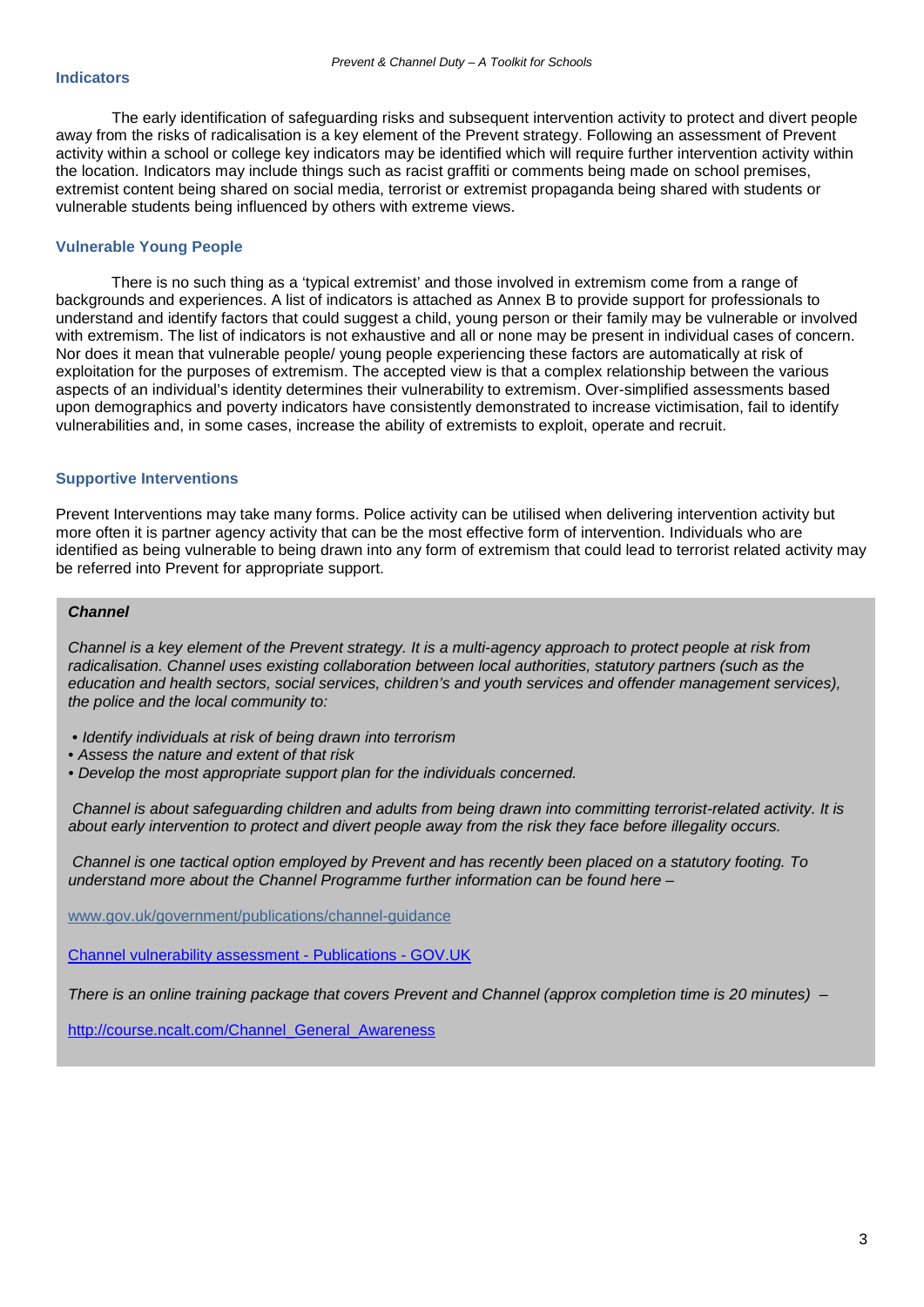## **Reporting Concerns**

Should concerns require support from other agencies there are a number of ways that issues relating to terrorism and extremism can be reported. These include the following –

- Anti Terrorist Hotline: **0800 789 321**
- Crime stoppers: **0800 555 111**
- Relevant Police force: **101**
- [www.gov.uk/report-suspicious-activity-to-mi5](http://www.gov.uk/report-suspicious-activity-to-mi5)
- [www.gov.uk/report-terrorism](http://www.gov.uk/report-terrorism)

### *Social media*

*Social media is an increasingly influential part of life particularly for young people. It has been identified as an important tool in the sharing of extreme material and extremist groups are actively using social media to inform, share propaganda, radicalise and recruit for their cause. Social media safeguarding is an important element of protecting young people from extremist narratives and Prevent can play an active part in this process.* 

*To report any online terrorist related online material visit: [www.gov.uk/report-terrorism](http://www.gov.uk/report-terrorism)*

### **Resources and Training**

In addition to the Channel training package mentioned above there are a range of training materials available.

In support of the Prevent Duty the Home Office will be making training materials available.

The National Prevent Delivery Unit has created a 'Prevent Cloud' containing a number of Prevent awareness products which can be accessed via Google Drive. For further details contact your local Police Prevent Officer.

### **Find out more**

The following resources are available to find out more about the Prevent strategy:

### **The Prevent strategy:**

[www.gov.uk/government/policies/protecting-the-uk-against-terrorism/supporting-pages/prevent](http://www.gov.uk/government/policies/protecting-the-uk-against-terrorism/supporting-pages/prevent)

[www.gov.uk/government/uploads/system/uploads/attachment\\_data/file/97976/prevent-strategy-review.pdf](https://www.gov.uk/government/uploads/system/uploads/attachment_data/file/97976/prevent-strategy-review.pdf)

## **The Prevent Duty:**

[Prevent duty guidance -](https://www.gov.uk/government/publications/prevent-duty-guidance) Publications - GOV.UK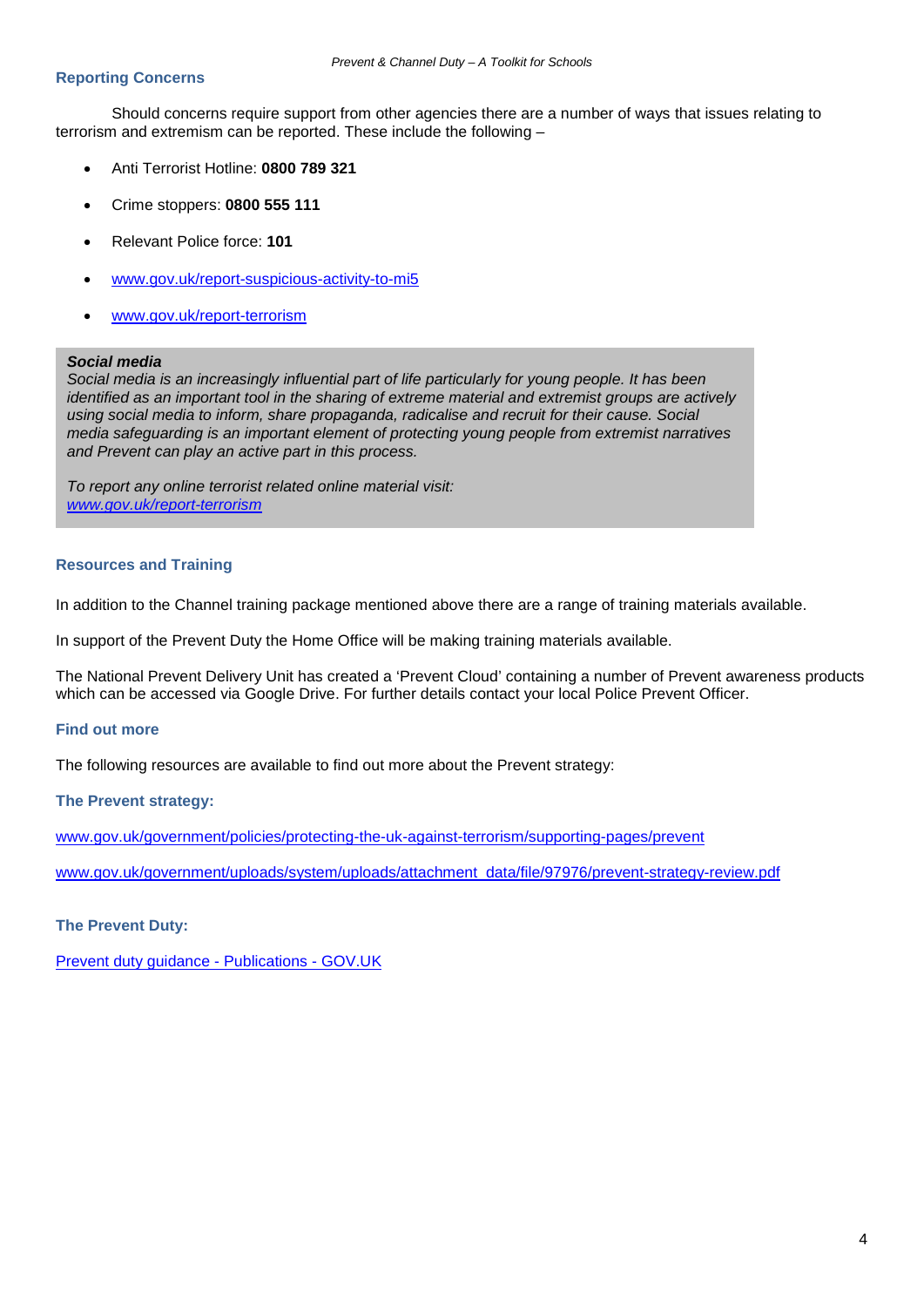

## **Prevent & Safeguarding Self Assessment**



## **Introduction**

Everyone who comes into contact with children and their families has a role to play in safeguarding children. Schools have a duty of care to their pupils and staff which includes safeguarding them from the risk of being drawn into terrorism - this includes not just violent extremism but also non-violent extremism, which can create an atmosphere conducive to terrorism and can popularise views which terrorists exploit. Schools should be safe spaces in which children and young people can understand and discuss sensitive topics, including terrorism and the extremist ideas that are part of the terrorist ideology and learn how to challenge these ideas.

School staff are particularly important as they are in a position to identify concerns early and provide help for children, to prevent concerns from escalating. Schools and colleges and their staff form part of the wider safeguarding system for children. This system is described in statutory guidance *Working Together to Safeguard Children (March 2013)* and *Keeping Children Safe in Education (October 2014).* Schools and colleges should work with social care, the police, health services and other services to promote the welfare of children and protect them from harm. Radicalisation is listed as a specific safeguarding issue within this statutory guidance and is addressed within the Government Prevent Strategy. The Counter-Terrorism and Security Act 2015 places a duty on Schools to 'have "due regard to the need to prevent people from being drawn into terrorism".

## **The Prevent Strategy has three main objectives:**

- Respond to the **ideological challenge** of terrorism & the threat we face from those who promote it;
- **Prevent people from being drawn into terrorism** and ensure that they are given appropriate advice and support;
- Work with **sectors and institutions** where there are risks of radicalisation which we need to address.

This self assessment tool has been developed to aid compliance with the Prevent Duty as a health check for the Senior Leadership Team within a school to assess if Prevent has been adopted into their institution's mainstream processes. This will identify if their institution requires any advice and support from their local Prevent Team or partner agencies to reduce their vulnerability.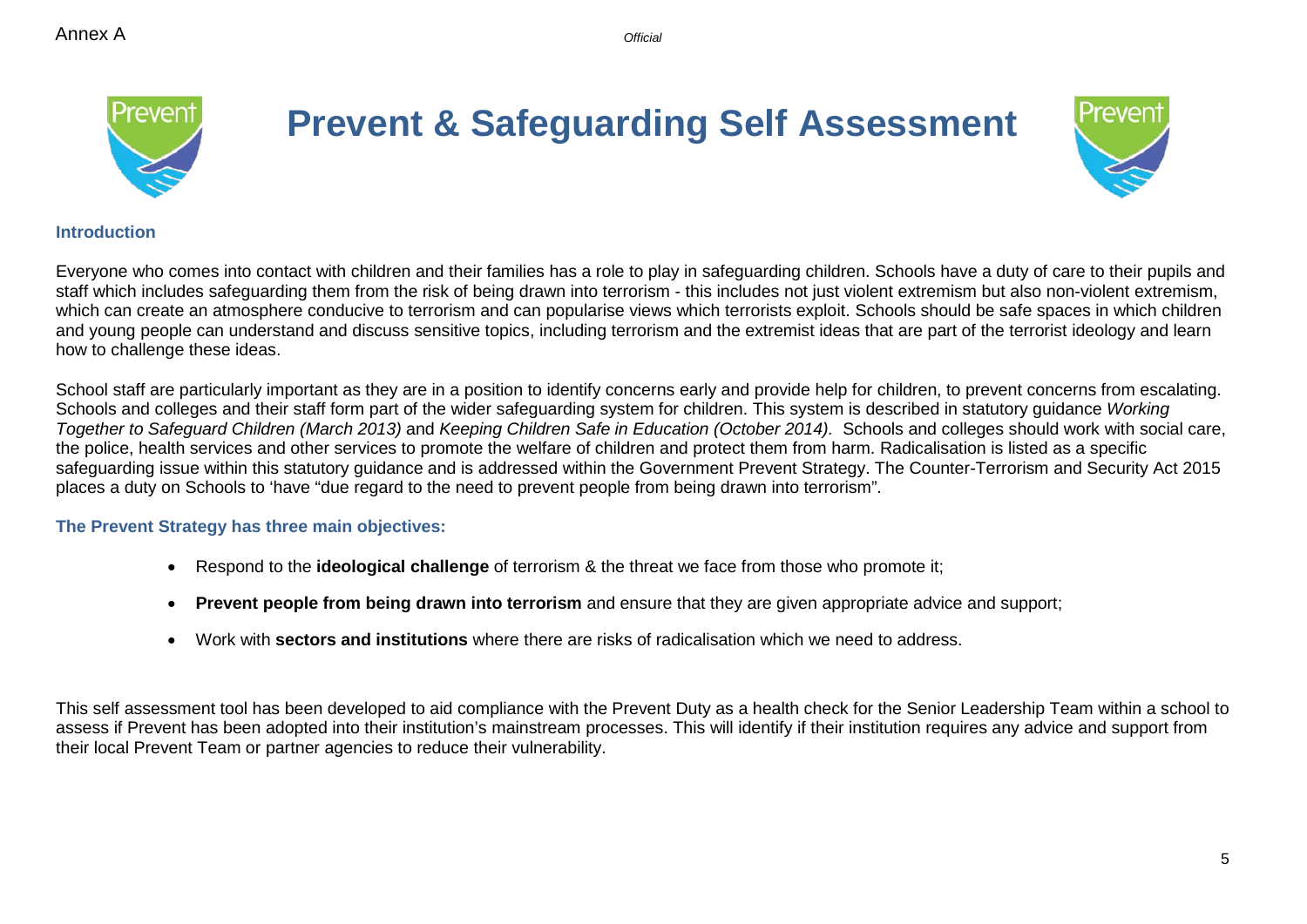|           | <b>Prevent Self Assessment</b><br><b>Objective: Adoption of Prevent into Mainstream Processes</b>                                                                                                                                                                                                                                         |              |                 |                             |  |  |  |
|-----------|-------------------------------------------------------------------------------------------------------------------------------------------------------------------------------------------------------------------------------------------------------------------------------------------------------------------------------------------|--------------|-----------------|-----------------------------|--|--|--|
|           |                                                                                                                                                                                                                                                                                                                                           |              |                 |                             |  |  |  |
|           | <b>Governance</b>                                                                                                                                                                                                                                                                                                                         |              |                 |                             |  |  |  |
| <b>No</b> |                                                                                                                                                                                                                                                                                                                                           | <b>Owner</b> | <b>Evidence</b> | <b>RAG</b><br><b>Status</b> |  |  |  |
| 1.1       | Does the Institution have a nominated Staff (and Governor) Prevent<br>Lead?                                                                                                                                                                                                                                                               |              |                 |                             |  |  |  |
|           | <b>Risk Assessment</b>                                                                                                                                                                                                                                                                                                                    |              |                 |                             |  |  |  |
| <b>No</b> |                                                                                                                                                                                                                                                                                                                                           | <b>Owner</b> | <b>Evidence</b> | <b>RAG</b>                  |  |  |  |
| 2.1       | Do the Senior Leadership team and Governors have an understanding,<br>shared with partners, of the potential risk in the local area to assess the<br>risk of pupils being drawn into terrorism, including support for the<br>extremist ideas that are part of terrorist ideology?                                                         |              |                 |                             |  |  |  |
| 2.2       | Is Prevent included within the Institution's Safeguarding Policy?                                                                                                                                                                                                                                                                         |              |                 |                             |  |  |  |
| 2.3       | Is Prevent included the within the Institution's Safer Recruitment Policy?                                                                                                                                                                                                                                                                |              |                 |                             |  |  |  |
| 2.4       | Is Prevent included within the Institution's venue hiring policy?<br>Are<br>due diligence checks conducted on groups/individuals seeking to hire/use<br>school premises?                                                                                                                                                                  |              |                 |                             |  |  |  |
| 2.5       | Is Prevent included within the Institution's Visitors Policy?<br>Are due diligence checks conducted on visitors to the school?<br>Does the policy set out clear protocols for ensuring that any visiting<br>speakers - whether invited by staff or by pupils themselves - are suitable<br>and appropriately supervised within school?     |              |                 |                             |  |  |  |
| 2.6       | Is Prevent included within the Institution's Contractors Policy?<br>Are due diligence checks conducted on contractors working at the school<br>or providing extracurricular activities?<br>Does the policy set out clear protocols for ensuring that any visiting<br>contractors are suitable and appropriately supervised within school? |              |                 |                             |  |  |  |
| 2.7       | Is Prevent an agenda item of relevant meetings / planning processes?                                                                                                                                                                                                                                                                      |              |                 |                             |  |  |  |
| 2.8       | Is there a clear referral route for vulnerable individuals to receive support<br>through the Channel process?                                                                                                                                                                                                                             |              |                 |                             |  |  |  |
| 2.9       | Are fundamental British values promoted in the delivery of the curriculum<br>and extra-curricular activities and reflected in the general conduct of the<br>school?                                                                                                                                                                       |              |                 |                             |  |  |  |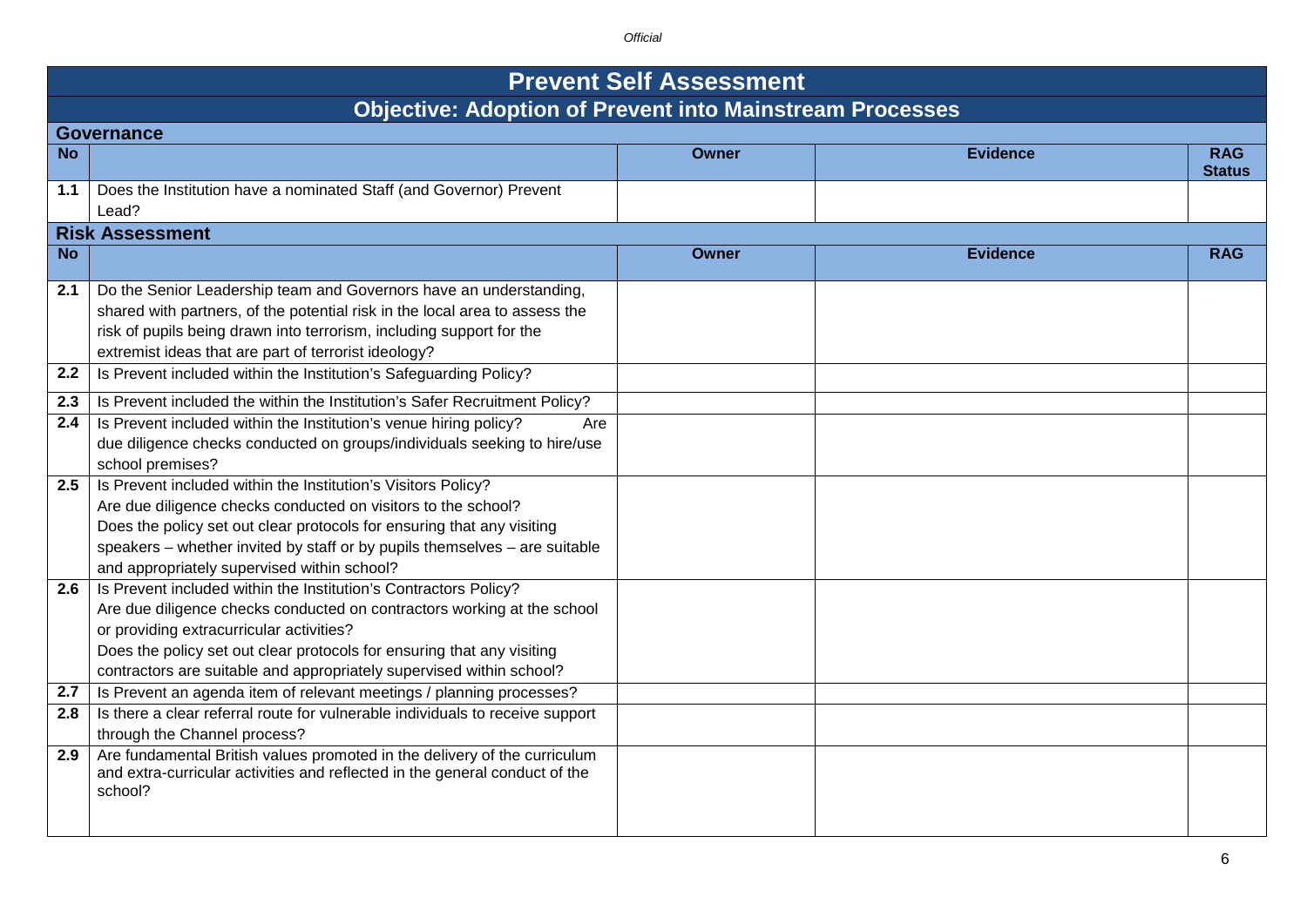|           | <b>Working In Partnership</b>                                               |              |                 |            |  |  |
|-----------|-----------------------------------------------------------------------------|--------------|-----------------|------------|--|--|
| <b>No</b> |                                                                             | Owner        | <b>Evidence</b> | <b>RAG</b> |  |  |
| 3.1       | Does the Institution have engagement with wider Prevent work through        |              |                 |            |  |  |
|           | their local Prevent Partnership?                                            |              |                 |            |  |  |
| 3.2       | Is Prevent included within Information sharing protocols / MOU?             |              |                 |            |  |  |
| 3.3       | Is the Institution included in an agreed Prevent Partnership                |              |                 |            |  |  |
|           | <b>Communication Policy?</b>                                                |              |                 |            |  |  |
| 3.4       | Do the safeguarding arrangements take into account the procedures and       |              |                 |            |  |  |
|           | practice of the local authority as part of the inter-agency safeguarding    |              |                 |            |  |  |
|           | procedures set up by the Local Safeguarding Children Board (LSCB)?          |              |                 |            |  |  |
| 3.        | Do the child protection policies describe procedures which are in           |              |                 |            |  |  |
| 5         | accordance with government guidance and refer to locally agreed inter-      |              |                 |            |  |  |
|           | agency procedures put in place by the LSCB?                                 |              |                 |            |  |  |
|           | <b>Staff Training</b>                                                       |              |                 |            |  |  |
| <b>No</b> |                                                                             | Owner        | <b>Evidence</b> | <b>RAG</b> |  |  |
| 4.1       | Does the Institution have an annual policy and training review process in   |              |                 |            |  |  |
|           | place?                                                                      |              |                 |            |  |  |
| 4.2       | Does the institution regularly assess Prevent Training needs to raise their |              |                 |            |  |  |
|           | awareness of Prevent issues with staff and the Governing body?              |              |                 |            |  |  |
|           | Do staff members have sufficient training to give them the knowledge and    |              |                 |            |  |  |
|           | confidence to identify children at risk of being drawn into terrorism and   |              |                 |            |  |  |
|           | challenge extremist ideas which can be used to legitimise terrorism and     |              |                 |            |  |  |
|           | are shared by terrorist groups?                                             |              |                 |            |  |  |
| 4.3       | Are staff members aware of Prevent issues and the referrals process into    |              |                 |            |  |  |
|           | the Channel process?                                                        |              |                 |            |  |  |
|           | <b>Safety Online</b>                                                        |              |                 |            |  |  |
| <b>No</b> |                                                                             | <b>Owner</b> | <b>Evidence</b> | <b>RAG</b> |  |  |
| 5.1       | Does the School IT system have appropriate levels of filtering to ensure    |              |                 |            |  |  |
|           | children are safe from terrorist and extremist material when accessing the  |              |                 |            |  |  |
|           | internet in school?                                                         |              |                 |            |  |  |
| 5.2       | What processes and procedures are in place to ensure children use the       |              |                 |            |  |  |
|           | internet responsibly?                                                       |              |                 |            |  |  |
| 5.3       | Do staff, pupils and carers receive any Internet Safety awareness           |              |                 |            |  |  |
|           | training?                                                                   |              |                 |            |  |  |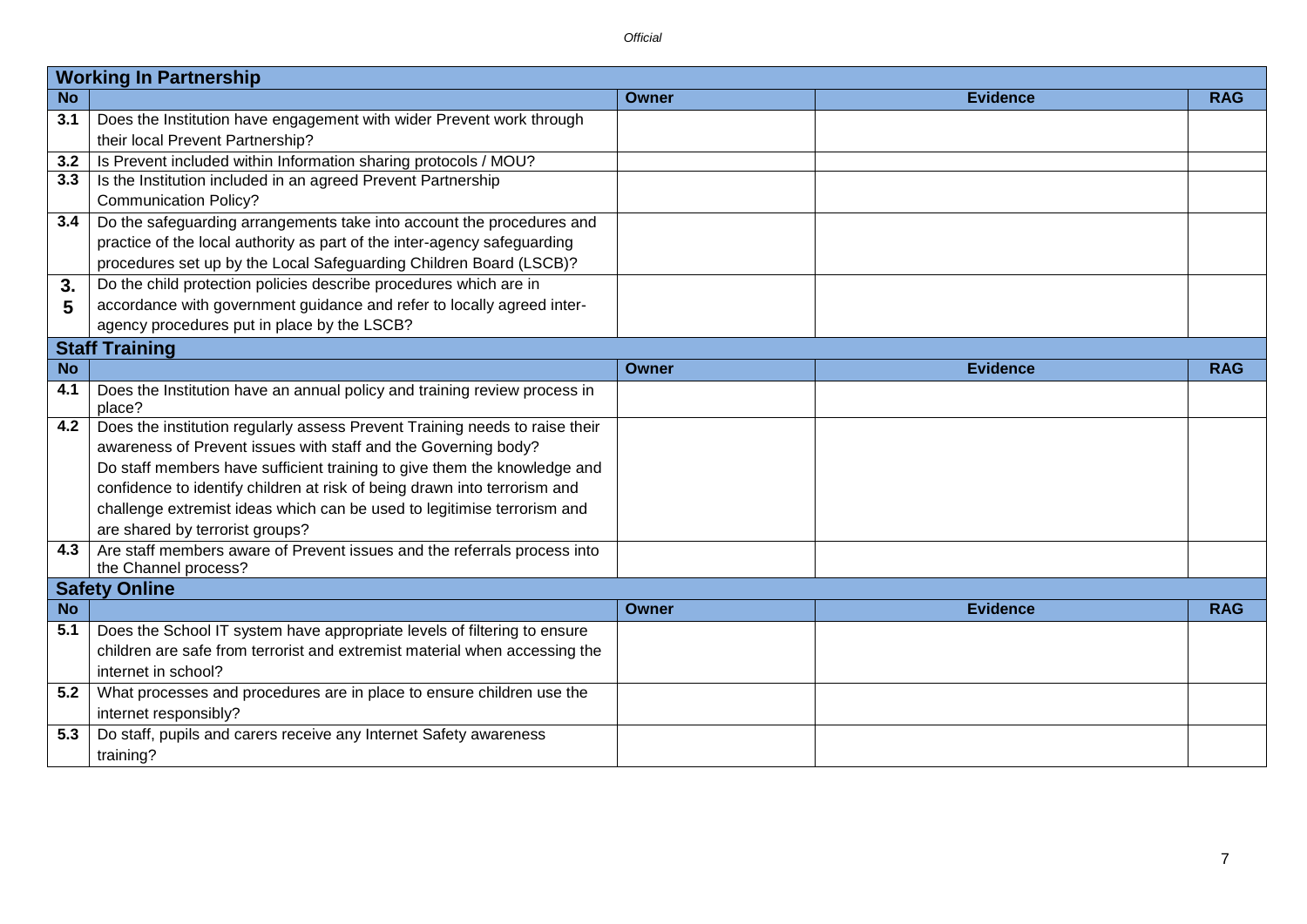## **Indicators**

## **Vulnerability**

• Identity Crisis - Distance from cultural/ religious heritage and uncomfortable with their place in the society around them

• Personal Crisis – Family tensions; sense of isolation; adolescence; low self esteem; disassociating from existing friendship group and becoming involved with a new and different group of friends; searching for answers to questions about identity, faith and belonging

• Personal Circumstances – Migration; local community tensions; events affecting country or region of origin; alienation from UK values; having a sense of grievance that is triggered by personal experience of racism or discrimination or aspects of Government policy

• Unmet Aspirations – Perceptions of injustice; feeling of failure; rejection of civic life

• Criminality – Experiences of imprisonment; poor resettlement/ reintegration, previous involvement with criminal groups

## **Access to extremism / extremist influences**

• Is there reason to believe that the child/young person associates with those known to be involved in extremism - either because they associate directly with known individuals or because they frequent key locations where these individuals are known to operate? (e.g. the child/young person is the partner, spouse, friend or family member of someone believed to be linked with extremist activity)

• Does the child/young person frequent, or is there evidence to suggest that they are accessing the internet for the purpose of extremist activity? (e.g. Use of closed network groups, access to or distribution of extremist material, contact associates covertly via Skype/email etc)

• Is there reason to believe that the child/young person has been or is likely to be involved with extremist/ military training camps/ locations?

• Is the child/young person known to have possessed or is actively seeking to possess and/ or distribute extremist literature/ other media material likely to incite racial/ religious hatred or acts of violence?

• Does the child/young person sympathise with, or support illegal/illicit groups e.g. propaganda distribution, fundraising and attendance at meetings?

• Does the child/young person support groups with links to extremist activity but not illegal/illicit e.g. propaganda distribution, fundraising and attendance at meetings?

## **Experiences, Behaviours and Influences**

• Has the child/ young person encountered peer, social, family or faith group rejection?

• Is there evidence of extremist ideological, political or religious influence on the child/ young person from within or outside UK?

• Have international events in areas of conflict and civil unrest had a personal impact on the child/ young person resulting in a noticeable change in behaviour? It is important to recognise that many people may be emotionally affected by the plight of what is happening in areas of conflict (i.e. images of children dying) it is important to differentiate them from those that sympathise with or support extremist activity

- Has there been a significant shift in the child/ young person's behaviour or outward appearance that suggests a new social/political or religious influence?
- Has the child/ young person come into conflict with family over religious beliefs/lifestyle/ dress choices?
- Does the child/ young person vocally support terrorist attacks; either verbally or in their written work?
- Has the child/ young person witnessed or been the perpetrator/ victim of racial or religious hate crime or sectarianism?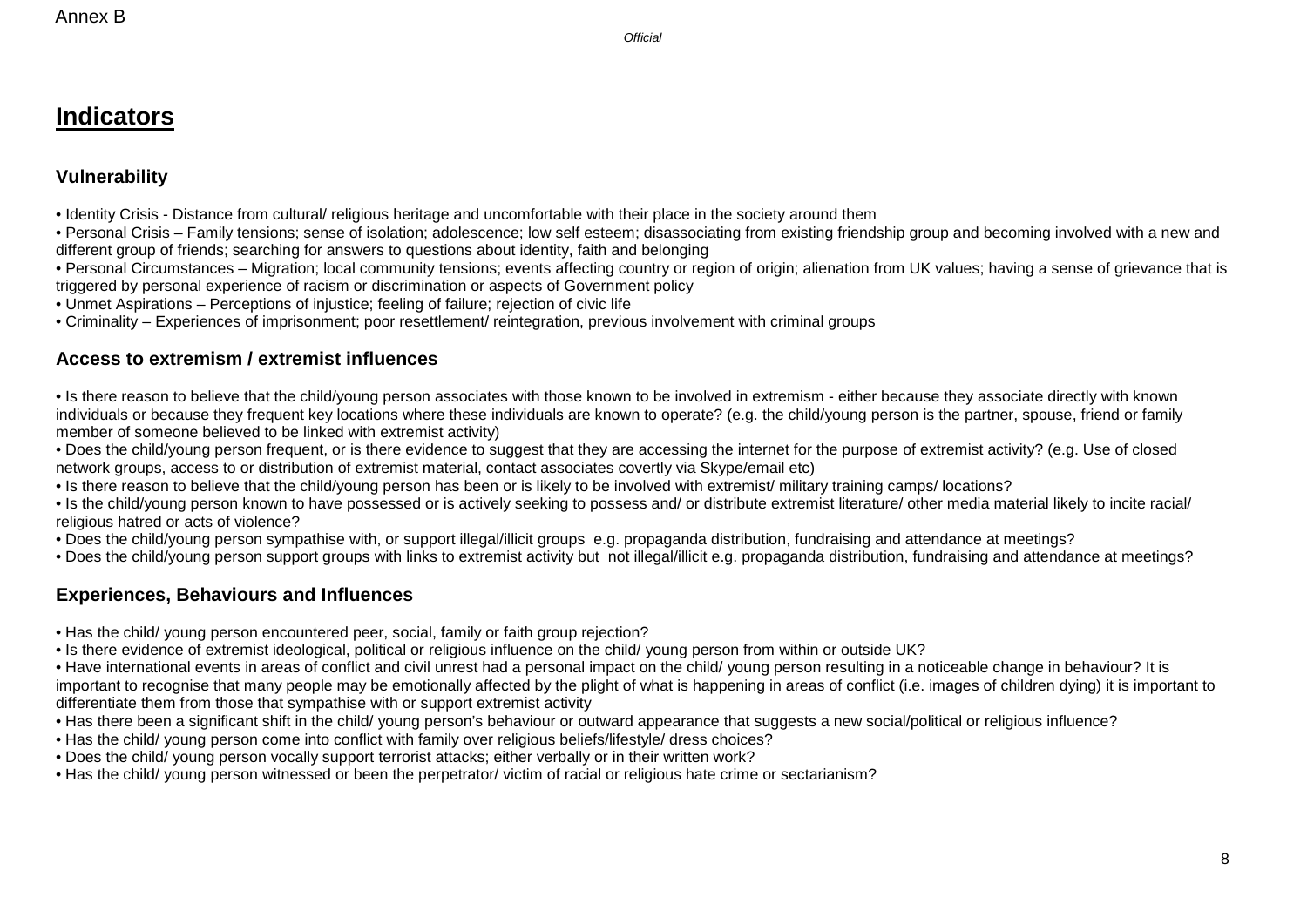## **Travel**

- Is there a pattern of regular or extended travel within the UK, with other evidence to suggest this is for purposes of extremist training or activity?
- Has the child/ young person travelled for extended periods of time to international locations known to be associated with extremism?
- Has the child/ young person employed any methods to disguise their true identity? Has the child/ young person used documents or cover to support this?

## **Social Factors**

- Does the child/ young person have experience of poverty, disadvantage, discrimination or social exclusion?
- Does the child/ young person experience a lack of meaningful employment appropriate to their skills?
- Does the child/ young person display a lack of affinity or understanding for others, or social isolation from peer groups?
- Does the child/ young person demonstrate identity conflict and confusion normally associated with youth development?
- Does the child/ young person have any learning difficulties/ mental health support needs?
- Does the child/ young person demonstrate a simplistic or flawed understanding of religion or politics?
- Does the child/ young person have a history of crime, including episodes in prison?
- Is the child/young person a foreign national, refugee or awaiting a decision on their immigration/ national status?
- Does the child/ young person have insecure, conflicted or absent family relationships?
- Has the child/ young person experienced any trauma in their lives, particularly any trauma associated with war or sectarian conflict?
- Is there evidence that a significant adult or other in the child/young person's life has extremist view or sympathies?

## **More critical risk factors could include:-**

- Being in contact with extremist recruiters
- Articulating support for extremist causes or leaders
- Accessing extremist websites, especially those with a social networking element
- Possessing extremist literature
- Using extremist narratives and a global ideology to explain personal disadvantage
- Justifying the use of violence to solve societal issues
- Joining extremist organisations
- Significant changes to appearance and/or behaviour

## **If you have any concerns discuss them with your Safeguarding Lead and local Prevent Officer**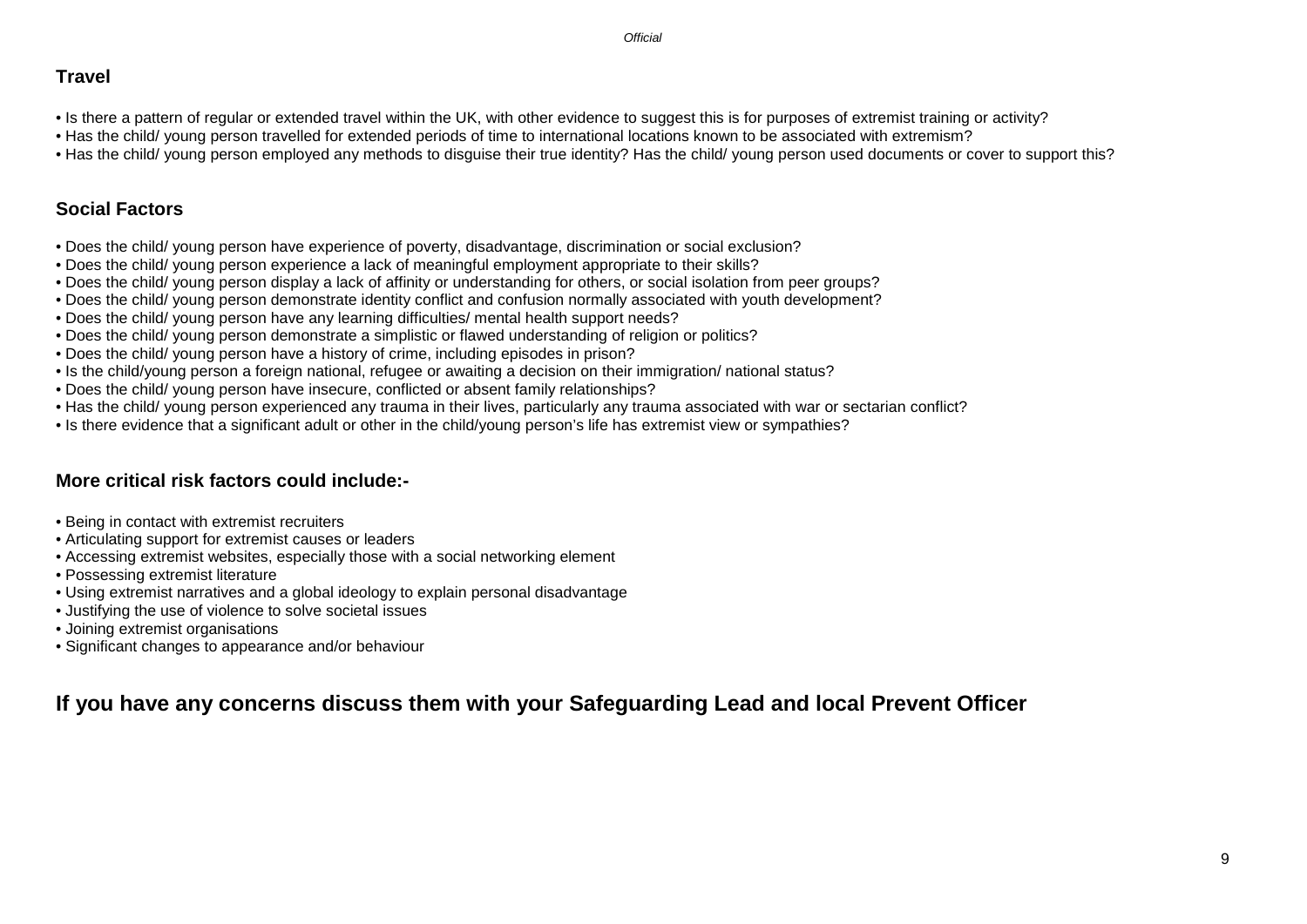## **School Prevent Duty Action Plan Template**

| Area of<br>responsibility | <b>Actions to be taken</b>                                                                                                                                                                                                                                                                                                                                                                                                                                                                                                                                        | <b>Outcome</b>                                                                                                                                                                                                                                                                                                                                                                                                                                                                                                                                                                                                             | <b>Deadline</b> | <b>Update</b> |
|---------------------------|-------------------------------------------------------------------------------------------------------------------------------------------------------------------------------------------------------------------------------------------------------------------------------------------------------------------------------------------------------------------------------------------------------------------------------------------------------------------------------------------------------------------------------------------------------------------|----------------------------------------------------------------------------------------------------------------------------------------------------------------------------------------------------------------------------------------------------------------------------------------------------------------------------------------------------------------------------------------------------------------------------------------------------------------------------------------------------------------------------------------------------------------------------------------------------------------------------|-----------------|---------------|
| Leadership and<br>values  | • Creation of a 'Statement of Values' that<br>respects learner and staff diversity,<br>encourages freedom and openness and<br>promotes learner voice<br>• Development of rigorous recruitment policies<br>which include core School values<br>• Key individuals are appointed amongst<br>governors, managers and staff with<br>responsibility for safeguarding and understand<br>the risk of extremism/radicalisation<br>• Inclusion of radicalisation or extremism within<br>the corporate risk register and the<br>maintenance of an up to date risk assessment | • A safe learning environment is created across the<br>School, behaviours which harm the ability of different<br>individuals and groups to work together are challenged<br>• All new staff are aware of the School's expectations and<br>subscribe to its values<br>• The School leadership takes ownership of extremism<br>and radicalisation concerns and appropriate oversight is<br>provided<br>• Extremism/radicalisation is considered as a risk at a<br>leadership level within the organisation with concerns<br>relating to hate crime/harassment, extremism and<br>radicalisation being reported promptly to SLT |                 |               |
| Partnership               | • Creation of a single point of contact for<br>radicalisation and extremism enquiries<br>internally and arrangements to coordinate<br>information sharing between different<br>departments and curriculum areas<br>• Development of links with other Schools on<br>the agenda<br>• Development of links between key School<br>staff/governors and external partners,<br>including the Local Authority and Police                                                                                                                                                  | • School communications and the sharing of concerns<br>relating to extremism or radicalisation are coordinated<br>effectively<br>• The School is able to benefit from existing best practice<br>and resources<br>• The School shares information and is able to access<br>statutory assistance where necessary to support<br>vulnerable individuals                                                                                                                                                                                                                                                                        |                 |               |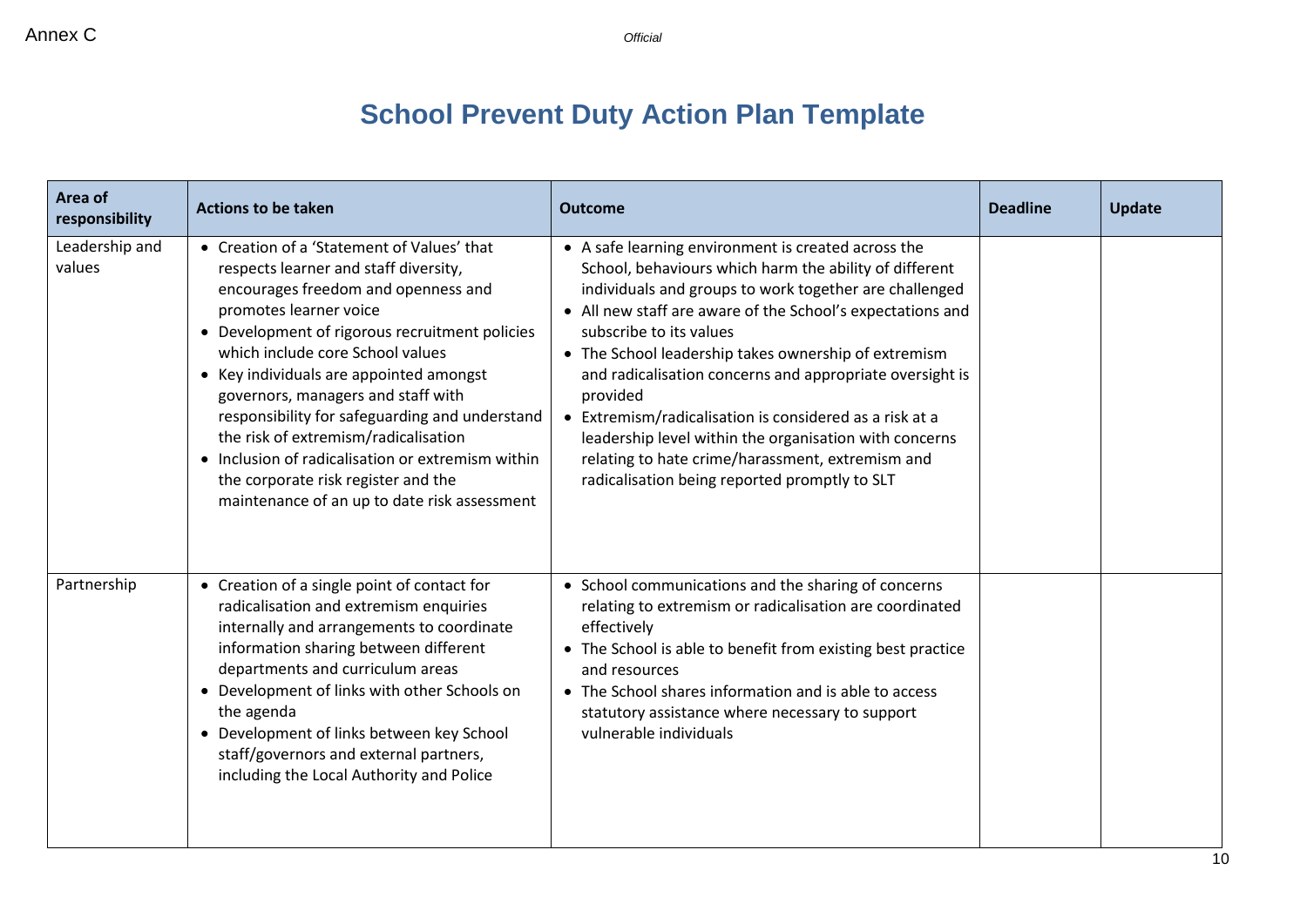| Area of<br>responsibility         | <b>Actions to be taken</b>                                                                                                                                                                                                                                                                                                                                                                                                                                                                                                                                                                                                                                                                                                                                                                                         | <b>Outcome</b>                                                                                                                                                                                                                                                                                                                                                                                                                                                                                                                                                                                                                                                                    | <b>Deadline</b> | <b>Update</b> |
|-----------------------------------|--------------------------------------------------------------------------------------------------------------------------------------------------------------------------------------------------------------------------------------------------------------------------------------------------------------------------------------------------------------------------------------------------------------------------------------------------------------------------------------------------------------------------------------------------------------------------------------------------------------------------------------------------------------------------------------------------------------------------------------------------------------------------------------------------------------------|-----------------------------------------------------------------------------------------------------------------------------------------------------------------------------------------------------------------------------------------------------------------------------------------------------------------------------------------------------------------------------------------------------------------------------------------------------------------------------------------------------------------------------------------------------------------------------------------------------------------------------------------------------------------------------------|-----------------|---------------|
| Safeguarding and<br>pastoral care | • Inclusion of radicalisation and extremism<br>within safeguarding policy and procedure<br>including a reference to the Channel process<br>• Development and implementation of rolling<br>cross-organisation training plan to increase<br>organisational awareness<br>• Consideration of a School safeguarding panel<br>to assess and manage concerns relating to<br>extremism and radicalisation<br>• Inclusion of a whistle blowing mechanism<br>within the safeguarding procedures<br>• Inclusion of sub-contracted education<br>providers within the safeguarding procedures                                                                                                                                                                                                                                   | • All are aware of the safeguarding procedure and that<br>radicalisation is included within it<br>• All understand what is meant by the terms<br>radicalisation and extremism and are comfortable<br>sharing concerns about radicalisation and extremism<br>• A whole School approach is taken to the support of<br>learners who may be vulnerable to violent extremist<br>radicalisation<br>• Staff feel confident and protected in raising any<br>concerns which may place the safety of learners at risk<br>• Learners are protected whilst they are studying or<br>working externally to the School                                                                           |                 |               |
| Student and<br>learner resilience | • Include activities within existing lesson<br>structure to enhance student and learner<br>resilience for example, internet safety sessions<br>and activities to improve critical thinking skills<br>• Raise awareness and confidence amongst<br>tutors and enrichment colleagues about the<br>importance of critical thinking skills<br>• Raise awareness of all colleagues and students<br>or learners about their personal responsibility<br>in the online space, particularly around<br>freedom of speech<br>• All staff receive appropriate training to<br>educate and challenge on the principals of<br>mutual respect and tolerance and encourage<br>democratic participation<br>• Opportunities to promote values are<br>identified and utilised within the curriculum<br>and within enrichment activities | • Students and learners have good critical engagement<br>skills and understand how to verify information online<br>and the reasons why they should<br>• Students and learners feel comfortable sharing any<br>concerns they have about behaviour or information in<br>the online space with colleagues at the School<br>• All are aware of their individual responsibilities in the<br>online space, especially regarding freedom of speech<br>• All learners are encouraged to respect others with<br>particular regard to protected characteristics and are<br>educated in the options for civic engagement<br>• Learners understand what the School values mean in<br>practice |                 |               |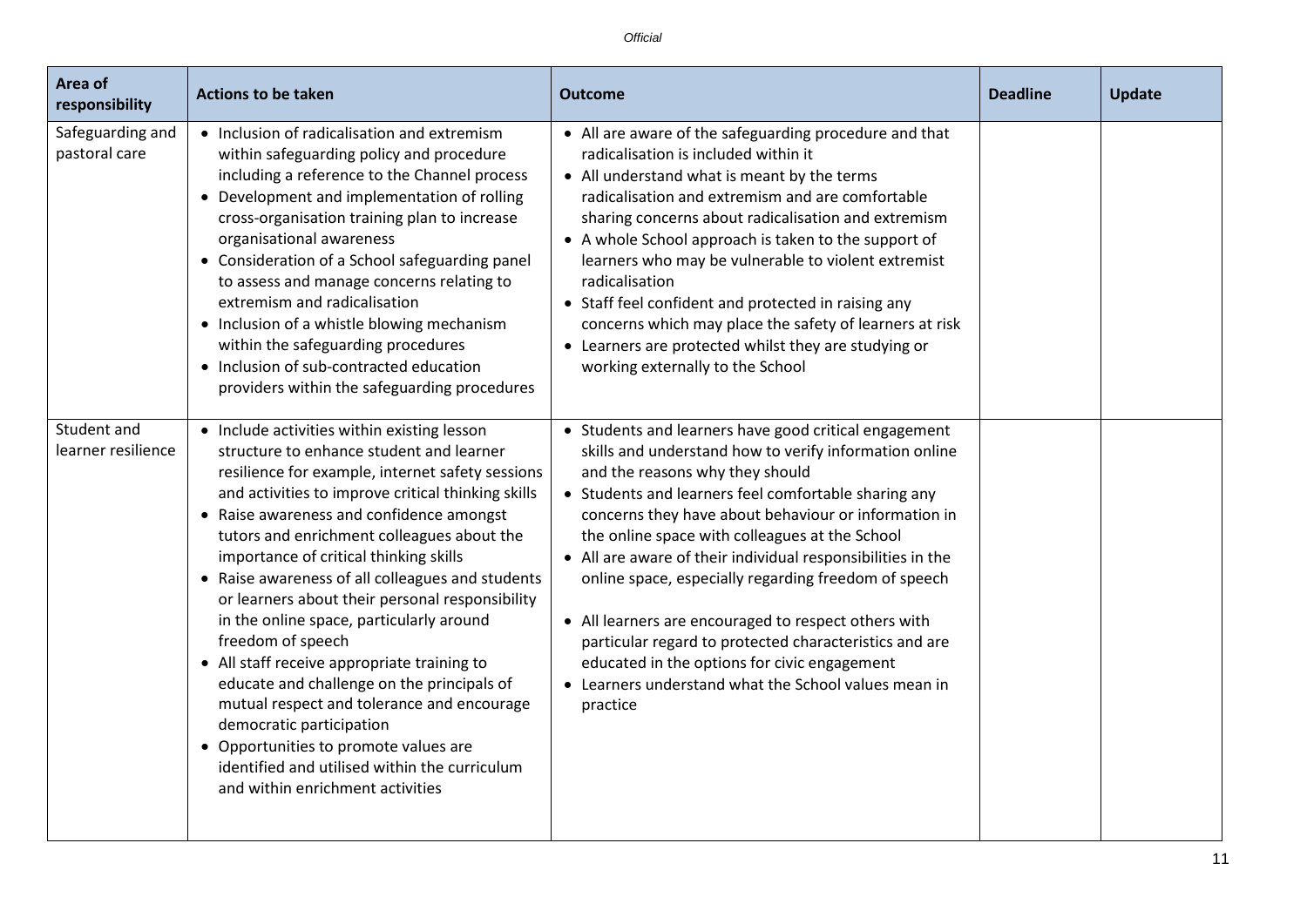| Area of<br>responsibility | <b>Actions to be taken</b>                                                                                                                                                                                                                                                                                                                                                                                                                                                                                                                                                                                                             | <b>Outcome</b>                                                                                                                                                                                                                                                                                                                                                                                                                                                                                                                                                                                | <b>Deadline</b> | <b>Update</b> |
|---------------------------|----------------------------------------------------------------------------------------------------------------------------------------------------------------------------------------------------------------------------------------------------------------------------------------------------------------------------------------------------------------------------------------------------------------------------------------------------------------------------------------------------------------------------------------------------------------------------------------------------------------------------------------|-----------------------------------------------------------------------------------------------------------------------------------------------------------------------------------------------------------------------------------------------------------------------------------------------------------------------------------------------------------------------------------------------------------------------------------------------------------------------------------------------------------------------------------------------------------------------------------------------|-----------------|---------------|
| Internet safety           | • Inclusion of reference to terrorist and/or<br>extremist material within ICT code of conduct,<br>together with protections for legitimate study<br>of this material<br>• Deliver awareness raising training to library<br>and ICT colleagues about what terrorist and<br>extremist material looks like<br>• Raise awareness of colleagues and students<br>or learners about updated code of conduct,<br>reasons why and an explanation of how the<br>policy was developed<br>• Appropriate filtering is in place to ensure that<br>learners are unable to access terrorist and<br>extremist material online through School<br>servers | • Colleagues understand what terrorist/extremist<br>material looks like and are confident to share concerns<br>through the appropriate processes if they do encounter<br>access to this material<br>• Learner study of extremist and terrorist material for<br>legitimate purposes is protected<br>• Students and learners understand the risks attached to<br>accessing terrorist and extremist material online and<br>understand the institution's duty and process in these<br>areas<br>• Learners are safe from accessing extremist or terrorist<br>materials whilst using School servers |                 |               |
| Reputation and<br>brand   | • Development of policies which outline when<br>the School's branding can be used and the<br>responsibilities which come with its use<br>• Development of a protocol for monitoring the<br>School's online presence which includes<br>reference to terrorism and extremism<br>• Delivery of awareness raising training to<br>communications colleagues<br>• Delivery of awareness raising to all<br>administration, teachers and students or<br>learners advising of responsibility in the online<br>space                                                                                                                             | • Any references to the School online are picked up<br>quickly and referred for action if they have links to<br>terrorist/extremist material<br>• School administration, tutors and learners are aware of<br>their responsibility in the online space regarding the<br>School's brand and reputation                                                                                                                                                                                                                                                                                          |                 |               |